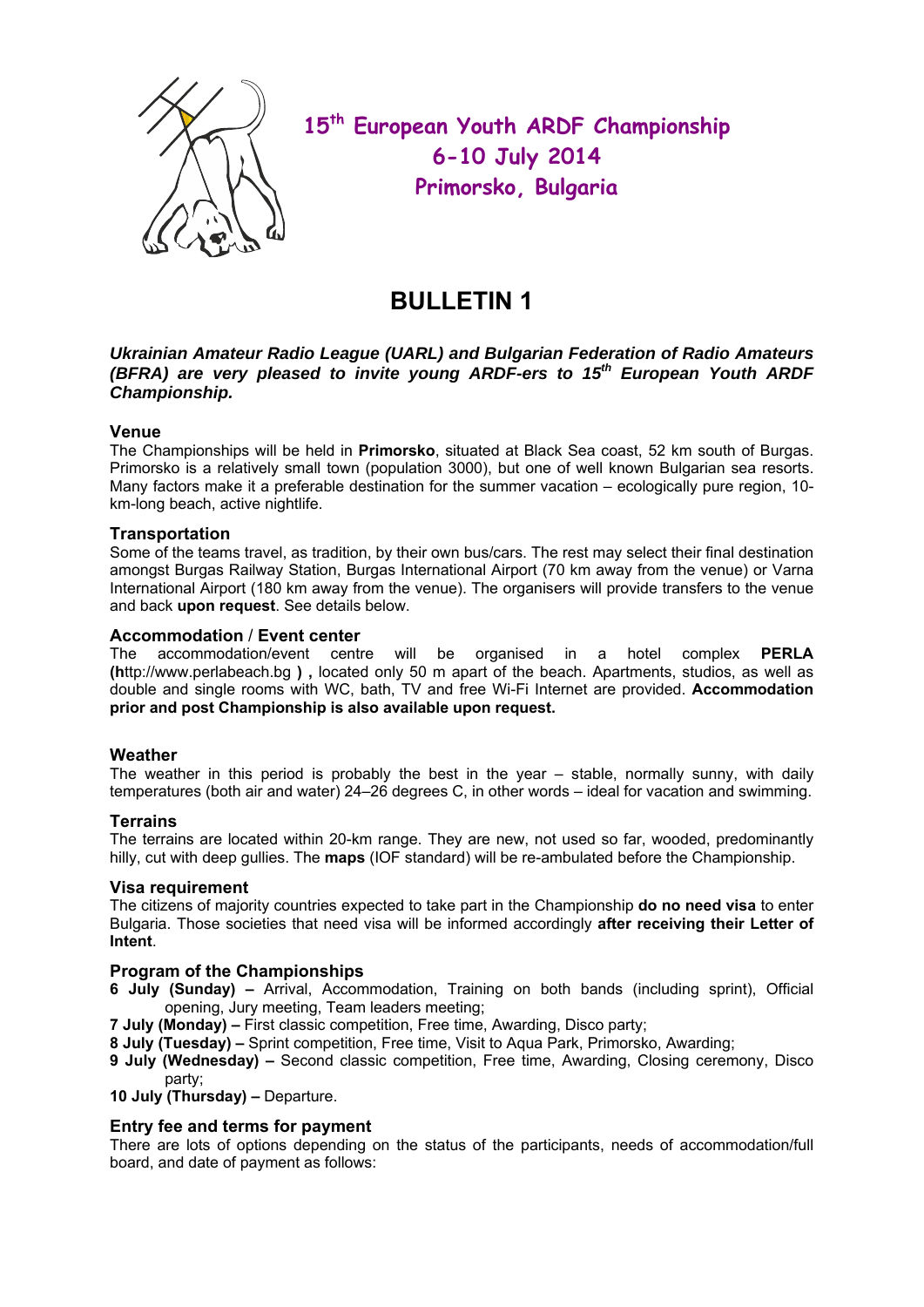| <b>Description</b>                                                                                                                                                                                                           | <b>Standard fee</b><br>(payment after 30<br><b>May or upon arrival)</b> | <b>Premium fee</b><br>(payment till 30 May<br>2014) per person |
|------------------------------------------------------------------------------------------------------------------------------------------------------------------------------------------------------------------------------|-------------------------------------------------------------------------|----------------------------------------------------------------|
| Entry fees (for competitors and team leaders<br>only) including transportation to the start and from<br>the finish and maps                                                                                                  | per person<br><b>Per competition</b>                                    |                                                                |
|                                                                                                                                                                                                                              | <b>EUR 33,-</b>                                                         | <b>EUR 30,-</b>                                                |
|                                                                                                                                                                                                                              | For all three competitions                                              |                                                                |
|                                                                                                                                                                                                                              | <b>EUR 99,-</b>                                                         | <b>EUR 90,-</b>                                                |
| Full package for competitors and team leaders<br>including entry fees, accommodation, full board,<br>transportation to the start and from the finish, maps,<br>disco parties, visit to Aqua Park Primorsko, and<br>souvenirs | Accommodation in apartment/studio<br>(3-4 persons)                      |                                                                |
|                                                                                                                                                                                                                              | <b>EUR 220,-</b>                                                        | <b>EUR 200,-</b>                                               |
|                                                                                                                                                                                                                              | Accommodation in double room (limited<br>number rooms)                  |                                                                |
|                                                                                                                                                                                                                              | <b>EUR 242,-</b>                                                        | <b>EUR 220,-</b>                                               |
|                                                                                                                                                                                                                              | <b>Single accommodation</b>                                             |                                                                |
|                                                                                                                                                                                                                              | <b>EUR 312,-</b>                                                        | <b>EUR 284,-</b>                                               |
| <b>Full</b><br>package<br>for<br>visitors<br>including<br>accommodation, full board, disco parties, visit to<br>Aqua Park Primorsko, and souvenirs                                                                           | Accommodation in apartment/studio<br>(3-4 persons)                      |                                                                |
|                                                                                                                                                                                                                              | <b>EUR 120,-</b>                                                        | <b>EUR 108,-</b>                                               |
|                                                                                                                                                                                                                              | Accommodation in double room (limited<br>number rooms)                  |                                                                |
|                                                                                                                                                                                                                              | <b>EUR 140,-</b>                                                        | <b>EUR 128.-</b>                                               |
|                                                                                                                                                                                                                              | Single accommodation                                                    |                                                                |
|                                                                                                                                                                                                                              | <b>EUR 215,-</b>                                                        | <b>EUR 195,-</b>                                               |
| Transportation of visitors to the start and from the<br>finish, per person                                                                                                                                                   | <b>EUR 13,-</b>                                                         | <b>EUR 12,-</b>                                                |
| Every additional day before and/or after the<br>Championship including accommodation and full<br>board, per person                                                                                                           | Accommodation in apartment/studio<br>(3-4 persons)                      |                                                                |
|                                                                                                                                                                                                                              | <b>EUR 27,-</b>                                                         |                                                                |
|                                                                                                                                                                                                                              | Accommodation in double room (limited<br>number rooms)                  |                                                                |
|                                                                                                                                                                                                                              | <b>EUR 32,-</b>                                                         |                                                                |
|                                                                                                                                                                                                                              | <b>Single accommodation</b>                                             |                                                                |
|                                                                                                                                                                                                                              | <b>EUR 48,-</b>                                                         |                                                                |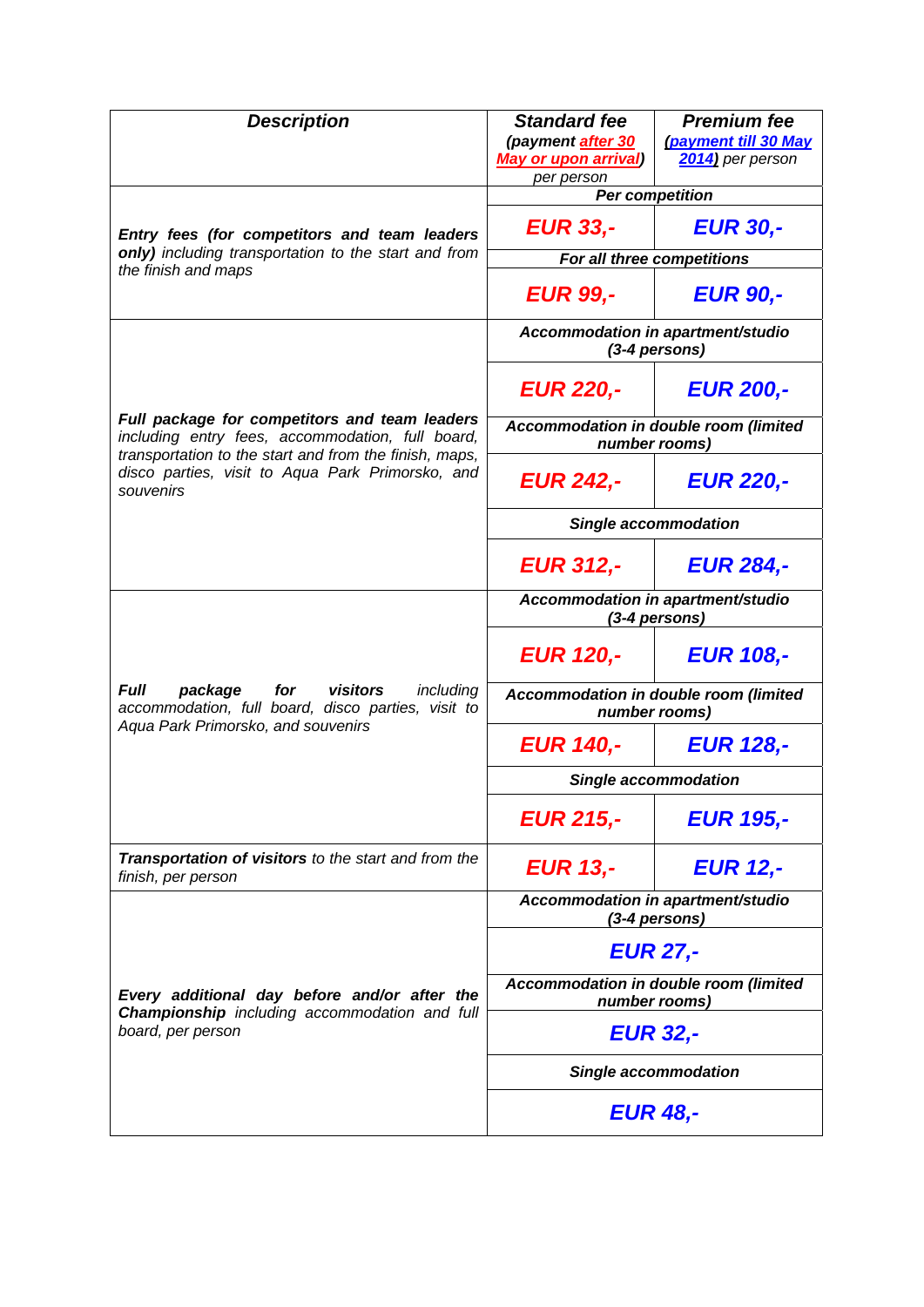## **Transfers**

The price to Primorsko and back per person is as follows: From Burgas International Airport or Burgas Railway Station: *EUR 30, -*  From Varna International Airport: *EUR 45, -* 

## **Payment details Bank:** *UNITED BULGARIAN BANK* **IBAN:** *BG81UBBS80021413582613*  **BIC:** *UBBSBGSF*  **Beneficent:** *BULGARIAN FEDERATION OF RADIO AMATEURS*

#### **Very important information**

According to the Rules for Championships in ARDF **all IARU Region 1 member societies must have**  fulfilled all their financial obligations to Region 1 till 30<sup>th</sup> June 2014. Otherwise they will be allowed to participate in the Championship unofficially only (i.e. not to be ranked and not to be awarded medals).

#### **Additional information**

The traditional ARDF Tournament "4 Days ARDF at Bulgarian Black Sea Coast" will be organized at the same place from 9 July to 12 July and everybody is invited to participate in. **The prices for every additional day (announced above) are valid for that event.**

**All other details will be distributed in next Bulletin.** 

#### **Important notes**

1. Please find enclosed *a LETTER OF INTENT***.** It must be fulfilled and sent back to reach the organisers on **15 May 2014** at latest. All the additional information and next Bulletins will be distributed only to **societies that have responded** and only to the contact person regarding the Championship. The information will also be available on the BFRA ARDF website **http://ardf-bg.eu/** 

2. The Organising Committee would like to draw your attention on the fact that **the Championship will be held during the peak of the season** when all hotel reservations must be made in advance. Therefore the Organising Committee will consider all late entries (received after 15 May 2014) with a willingness to help but **without any guarantee that they will be satisfied.**

**The Organising Committee** 

**Annex: Letter of Intent**